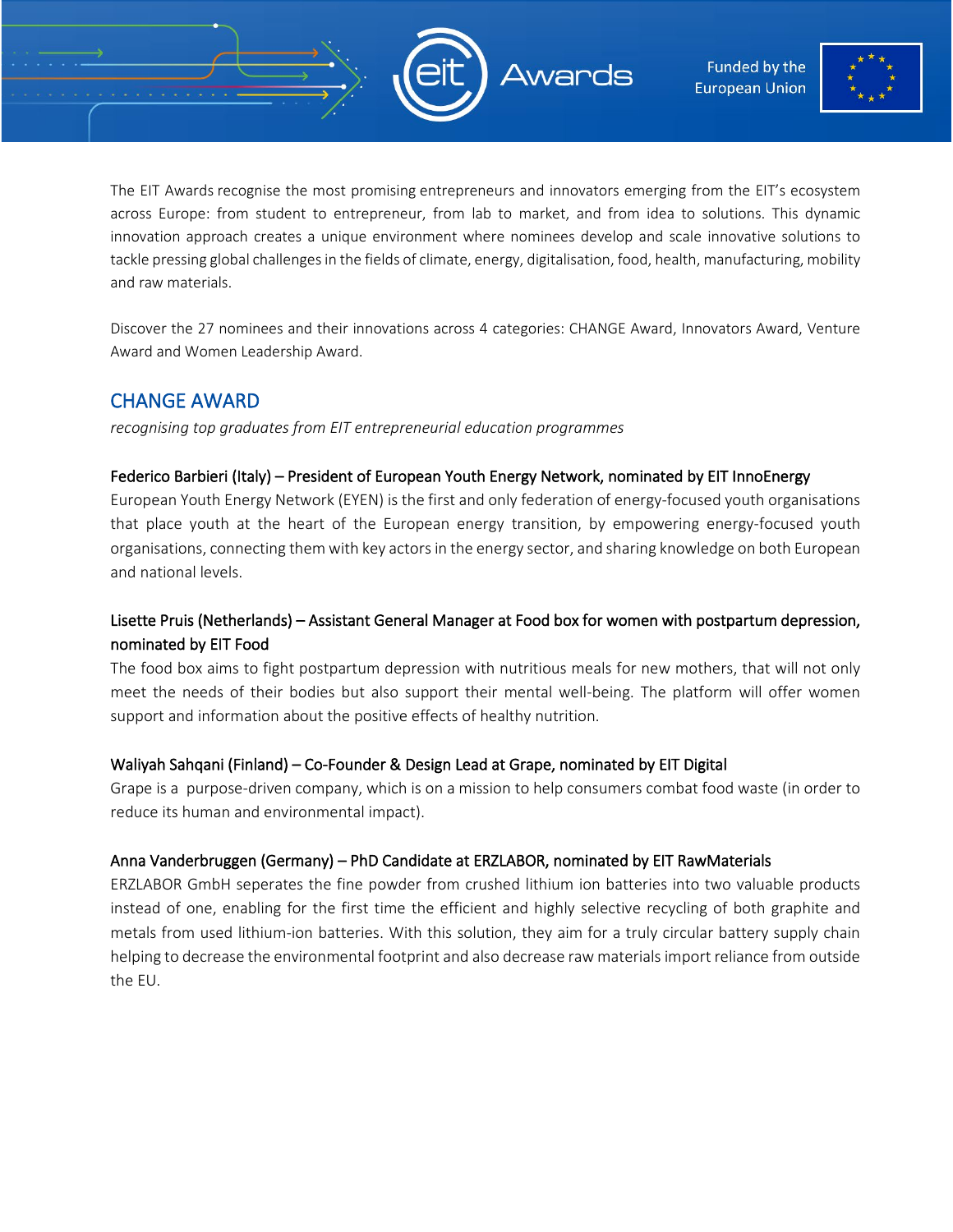



# INNOVATORS AWARDS

*highlighting teams and individuals that have developed high-impact products and services*

#### Bernhard Adler (Austria) – representing REHEAT, nominated by EIT InnoEnergy

REHEAT is a highly innovative clean technology, which combines the advantages of heat pump technology with a centrifuge. REHEAT will speed up the energy transition by means of cleaner and low carbon industrial heat.

## Samuel Alvarado (Netherlands) – representing CLEAR Project, nominated by EIT Urban Mobility

CLEAR Project wants to enhance the liveability of our cities by transforming streets and public spaces with tactical urbanism strategies, stakeholder engagement, data and user generated urbanism. The CLEAR project have developed, ModelMe3D, the only co-design platform in the world where you can easily build, drag and drop your own objects in a digital twin urban setting.

#### Fabio Galatioto (United Kingdom) – representing PURE, nominated by EIT Manufacturing

PURE delivers better, safer and healthier workplaces in the European Manufacturing Environments using only natural resources and a sustainable approach. The PURE project commercialises the first filterless air purification system for industrial spaces. It uses a new, unique and disruptive sustainable nature-based filterless solution APA (Air Pollution Abatement) technology capable of abating a wide range of air pollutants with the best performance results.

#### Morteza Ghorbani Eftekhar (Denmark) – representing PurCity, nominated by EIT Climate-KIC

PurCity's patented solution (GapS), consists of novel industrial facade panels that are great substitutes for exterior aluminum facades for flat surfaces of any buildings. The solution produces a chimney effect of natural ventilation as polluted air is naturally sucked into the GapS panels and forced to pass through a harmless chemical process that traps CO2. Following this, clean air is delivered into the building through an onditioning (HVAC) system.

#### Laurent Martinot (Belgium) – representing Sensapnea, nominated by EIT Health

Sensapnea together with their tool Sunrise aims to bring simple diagnosis of sleep apnea to millions of people suffering from sleep disorders.

#### Jose Mogollon (Netherlands) – representing PANORAMA, nominated by EIT RawMaterials

The PANORAMA project seeks to develop an information system that can represent a product-level structure of EU's material economy.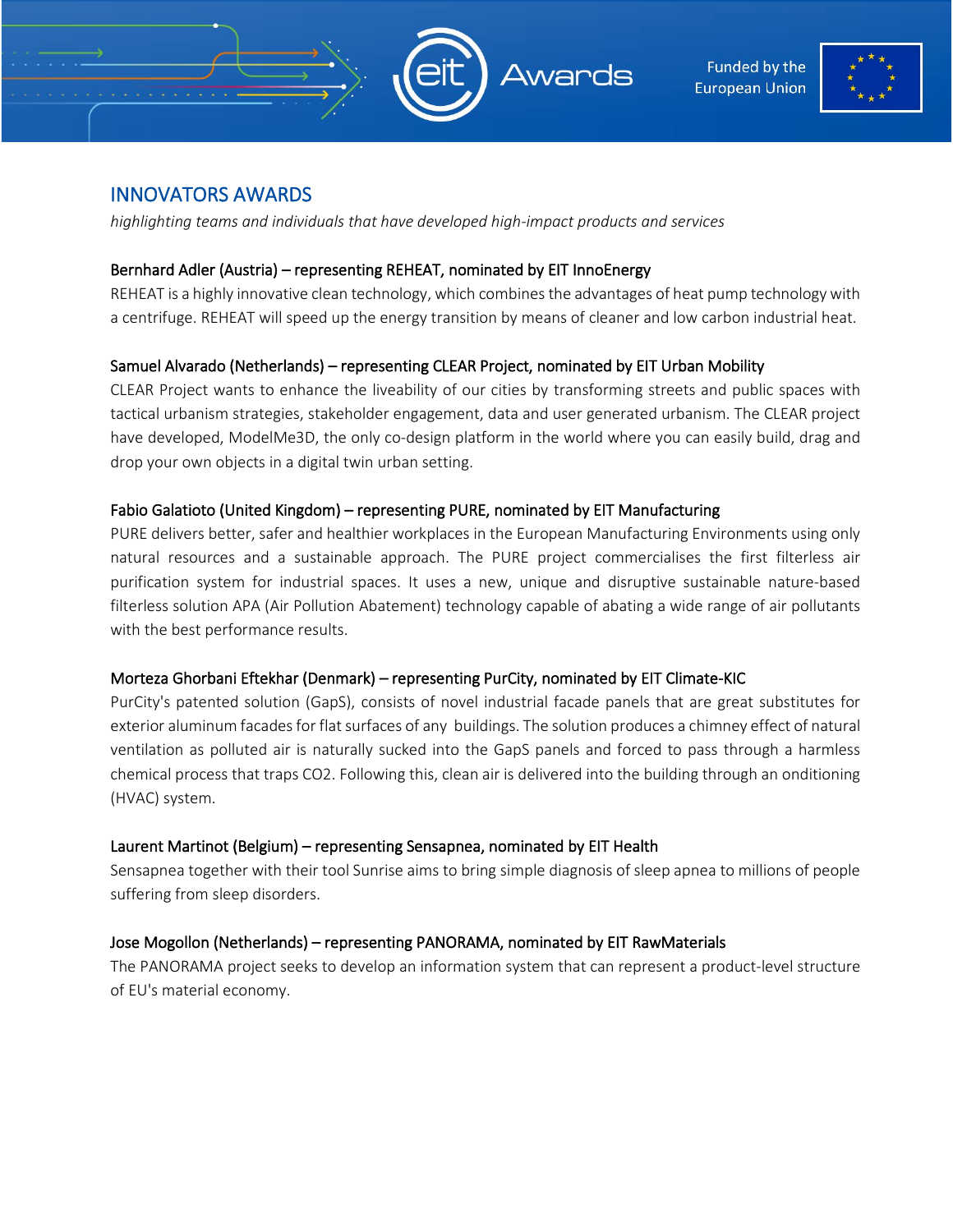



#### Claudio Reinhard (Switzerland) – representing PHENOLIVA, nominated by EIT Food

The PHENOLIVA project offers high-value ingredients from olive side streams benefiting the environment and the welfare of farmers. Antioxidants extracted from olive sidestreams are used in foods and cosmetics as valuable natural additives. Full circularity is achieved by including biogas production and soil health as key pillars in the PHENOLIVA concept. The PHENOLIVA project forms a bridge between the primary sector and the processing industries.

# VENTURE AWARD

*showcasing start-ups and scale-ups that have benefited from business acceleration and creation support by the EIT Community*

#### Giulia Baccarin (Italy) – Co-Founder & Managing Director at MIPU, nominated by EIT Digital

MIPU is an Italian SME that brings prediction into factories and cities to reduce waste, costs and difficulties to enhance the value of existing assets. The software offers a comprehensive portfolio of services, trainings and technologies helping companies optimize their structures, showing the real value of Artificial Intelligence to reduce waste and increase efficiency.

#### Christoph Berger (Germany) – CEO at vilisto, nominated by EIT InnoEnergy

Vilisto is a self-learning thermostat that can save companies and municipalities up to 32% of heating energy and co2 emissions.

## Hans Heyn (Germany) – CEO at Smart4Diagnostics, nominated by EIT Health

Smart4Diagnostics closes the preanalytical data gap between blood collection and lab analysis and enables a new quality standard for diagnostic decision making.

#### Emil Johansson (Sweden) – CEO at ADAXIS, nominated by EIT Manufacturing

ADAXIS creates software which makes it possible to program robotic arms as large-scale 3D printers for ondemand manufacturing of products in metals, plastics, concrete, and composites.

## Katharina Paoli (Sweden) – CEO at Nudgd, nominated by EIT Urban Mobility

Nudgd makes sustainable choices easier. Nudgd offers a digital platform using behavioural science to establish climate-friendly habits such as switching from cars to active mobility and public transportation. The platform helps sustainability managers to automate behaviour change among citizens, residents, or employees within various sustainability challenges - such as energy, mobility, waste, water, food, and health.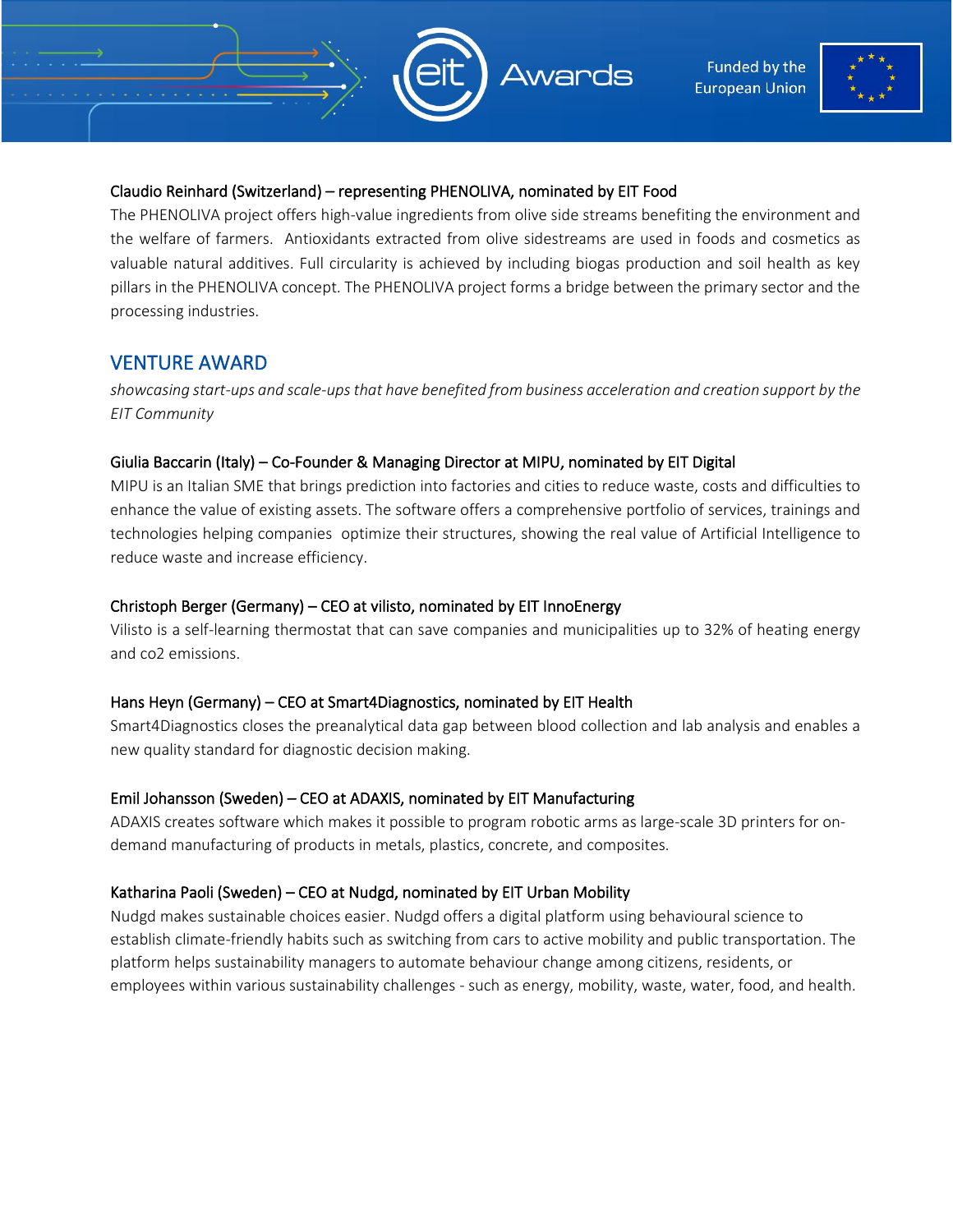

**Funded by the European Union** 



### Martin Spitznagel (Germany) – CEO at Bind-X, nominated by EIT RawMaterials

Bind-X focuses on the industrial applications of biotechnology. Using the natural principle of binding loose materials by biomineralisation, Bind-X makes industries and their products more sustainable and futureproof, such as protecting mine workers from dust with their unique binding agent. Thanks to the broad range of potential applications for solidification, Bind-X is clearing the way for the use of biotechnological know-how for numerous industries.

## Bilal Tariq (Germany) – Managing Director at Angsa Robotics, nominated by EIT Climate-KIC

Angsa wants to make the world a bit cleaner. Small-scale waste on grass and gravel areas is an ecological and an economic problem. Unlike on asphalted surfaces, no sweeping machines can be used , which is why these areas still have to be cleaned manually. Angsa fundamentally changes the way grass and gravel are cleaned offering a new solution.

## Alejandro Trenor (Belgium) – CFO at Soil Capital, nominated by EIT Food

Soil Capital is an agronomy company that unlocks carbon payments for farmers. As Europe's first certified carbon payment programme for farmers, Soil Capital places value on the way food is produced by rewarding regenerative practices through their a software solution, providing a realistic incentive for farmers to adopt regenerative agriculture practices.

# WOMEN LEADERSHIP AWARD

*putting the spotlight on exceptional women in the EIT Community*

## Andrea Barber Lazcano (Spain) – CEO at pvDesign, nominated by EIT Climate-KIC

Andrea is the CEO and Co-Founder of RatedPower, a cloud-based software that carries out the design, engineering and optimization of large-scale solar plants in just seconds. Andrea is passionate about promoting sustainability and energy efficiency, in addition to raising awareness about alternative forms of energy that respect the environment. Under her leadership, RatedPower has had commercial success and received countless awards and recognition in the fields of innovation, creativity and female entrepreneurship. Andrea hopes that her experience as a CEO and co-founder of RatedPower can serve as an example to those who want to be part of the change to make the planet a better place.

## Eva Hartai (Hungary) – Coordinator of ENGIE Project, nominated by EIT RawMaterials

Eva is an Honorary Professor at the University of Miskolc and has been with the ENGIE project since its inception in 2018. In her role as coordinator, she orients young women and girls towards the geoscience profession, increasing the representation of the raw materials sector, and encouraging more diverse groups, and especially women to to bring innovative ideas and solutions in the raw materials sector.

## Angela Ivanova (Bulgaria) – Co-Founder & Executive Partner at LAM'ON, nominated by EIT Manufacturing

Angela has been recognised as an EIT Manafacturing RIS Leader, who is committed to giving back to her community by mentoring, helping and promoting the innovation ecosystem that EIT nourishes. She is also a successful entrepreneur, having founded LAM'ON - on a mission to create eco-friendly print and packaging.